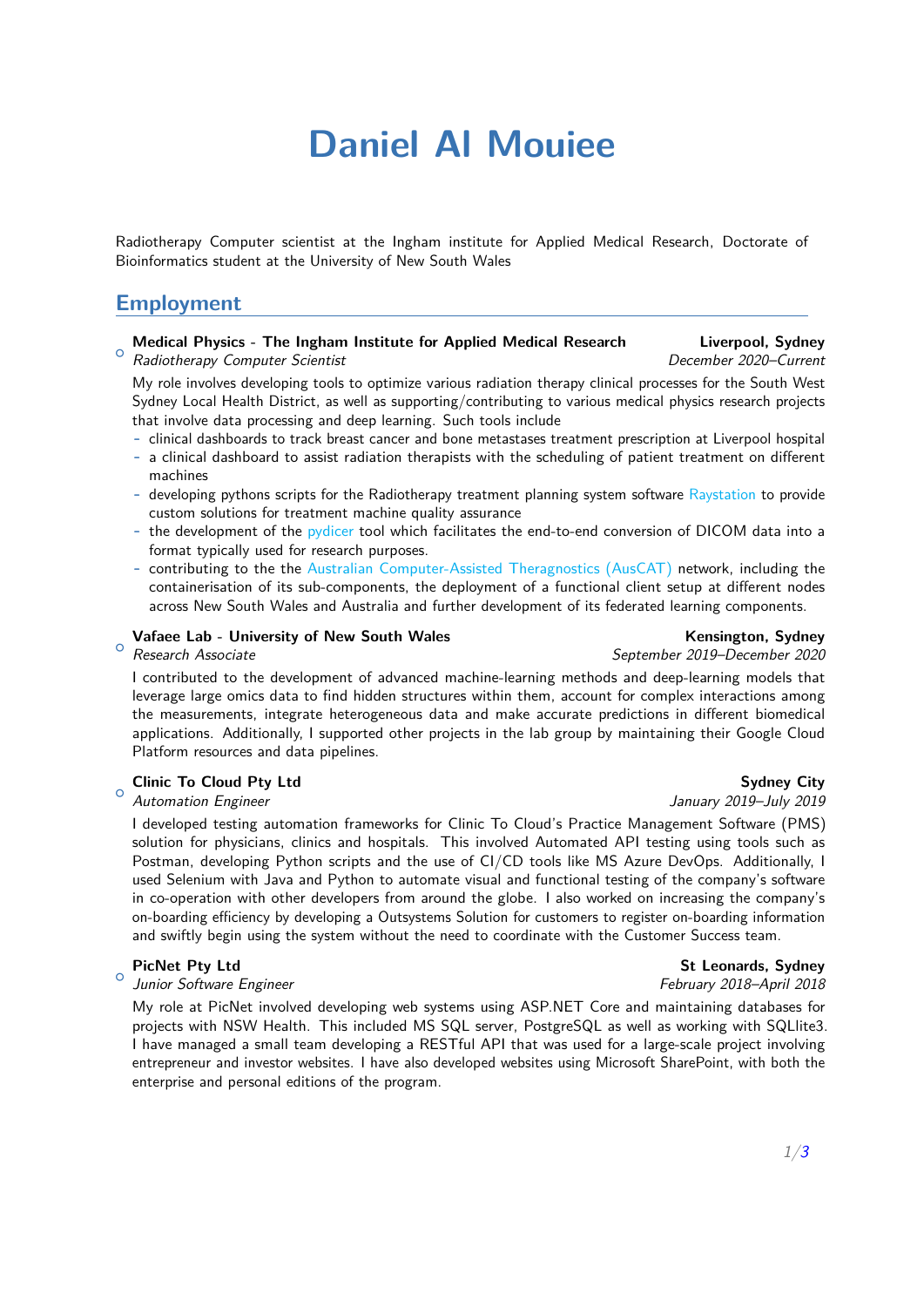# <sup>o</sup> HSC Mathematics and Arabic tutor 2016-2018 **Parramatta Community College Parramatta, Sydney** I worked for two years as a tutor for HSC Mathmetics (General, Advanced and Extension 1) as well as Arabic of all levels (Beginner, Continuous and Advanced) **Publications** Journal Articles..........................................................................................................  $\circ$ **Classifying retinal degeneration in histological sections using deep learning** Translational Vision Science and Technology, [https://doi.org/10.1167/tvst.10.7.9,](https://doi.org/10.1167/tvst.10.7.9) June 2021 Conference presentations.............................................................................................  $\circ$ **Federated Deep Learning in Head and Neck Cancer Overall Survival Prediction** Engineering and Physical Sciences in Medicine (Oral presentation), November 2021  $\circ$ **Deep Learning Techniques to Classify Retinal Degeneration in Histological Sections** The Eye and The Chip World Research Congress (Poster presentation), Social Research October 2021 **Education** Academic Qualifications.............................................................................................. O University of New South Wales,  $\frac{3}{2}$  and  $\frac{3}{2}$  and  $\frac{3}{2}$  2016–2020 **Master of Biomedical Engineering/Bachelor of Software Engineering Sydney, Australia**  $\circ$ **Doctorate of Bioinformatics Sydney, Australia** University of New South Wales,  $2022$ -current Investigating the application and optimisation of federated learning in radiation oncology Notable Contributions.......

o **Stackoverflow**: interested in assisting other developers using Plotly's Dash tool for creating dashboards. Significant contributions to answering user questions can be found [here](https://stackoverflow.com/users/8707337/daniel-al-mouiee)

An investigation to verify and validate the use of Convolutional Neural Networks in analysing visual features of histologically stained images of feline retinae and quantify the level of retinal damage

<sup>+</sup> **Masters Thesis project:** 'Classifying Retinal Degeneration in Histological Sections using Deep Learning' An investigation to verify and validate the use of Convolutional Neural Networks in analysing visual features of histologically stained images of feline retinae and quantify the level of retinal damage

# <span id="page-1-0"></span>**Technical and Personal skills**

- <sup>+</sup> **Programming Languages:** Proficient in: Python, C, Java, Bash/Shell, Perl, Matlab, TeX
- <sup>+</sup> **AI Skills:** Extensive experience using python-based ML/DL frameworks: TensorFlow/Keras, SKLearn, PyTorch in medical applications such as image classification and segmentation.
- <sup>+</sup> **Cloud Programming:** Engineering and maintenance of Google Cloud Platform (GCP) resources utilised for Deep Learning projects.
- <sup>+</sup> **Web Development Skills:** Python's Dash dashboarding tool, Django, Github/Gitlab DevOps, development of RESTful APIs for large scale projects.